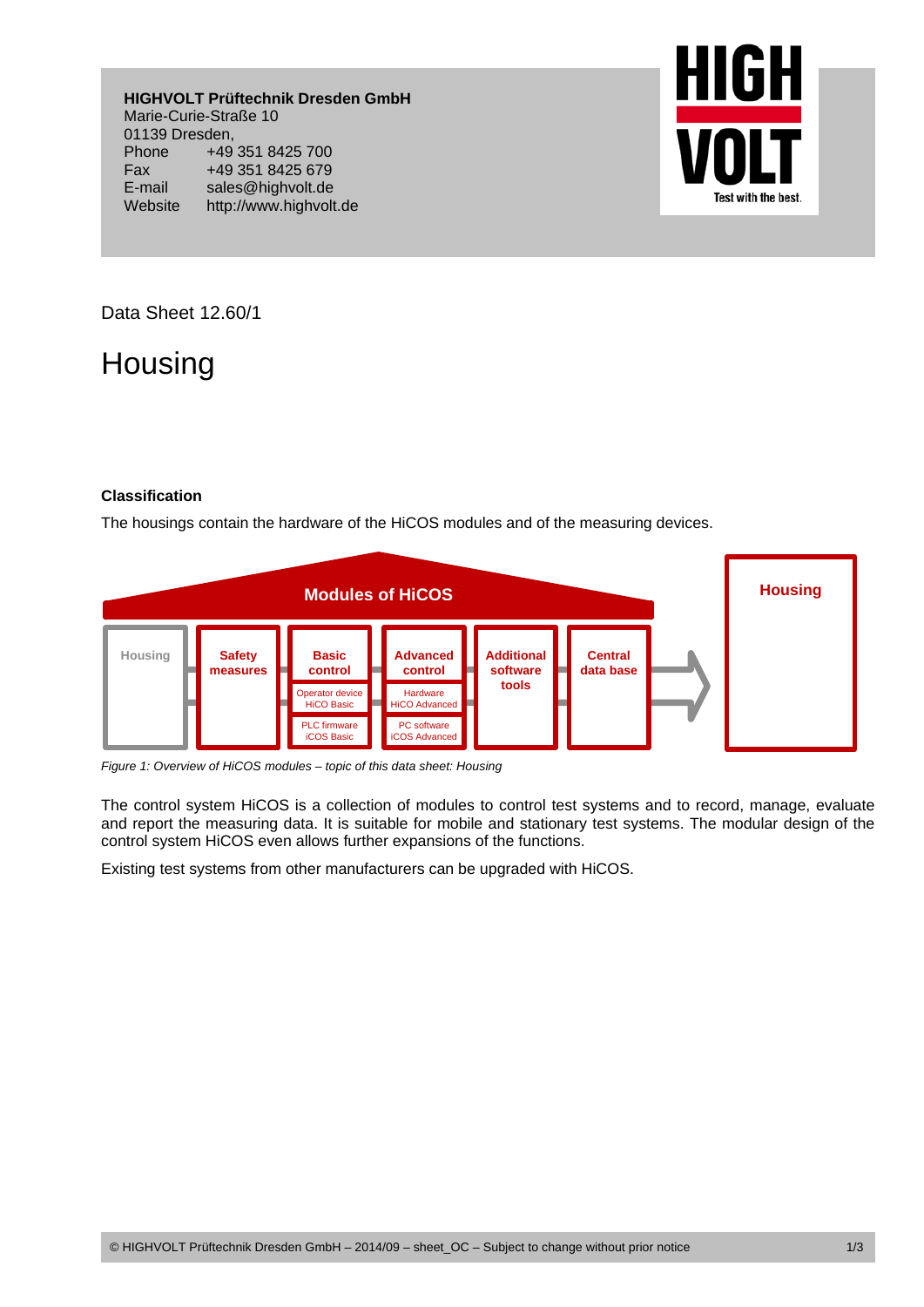## **Description**

The following racks, desks and boards are modified housings to guarantee a high electromagnetic shielding and the reliable operation of the computers, control and measuring devices. The housings consist of aluminum profiles and steel walls. The connection between walls and profiles is electro-magnetically proof.

*Table 1: Available components* 

| Component                       | Description                                                                                                                                                                                                                                     |
|---------------------------------|-------------------------------------------------------------------------------------------------------------------------------------------------------------------------------------------------------------------------------------------------|
| Operator rack, type OR          |                                                                                                                                                                                                                                                 |
|                                 | The operator rack is provided for the control and measurement<br>equipment. Its lockable rollers allow an easy transportation within<br>the test field.<br>There are two types: OR 130 and OR 170<br>Color: light grey and black grey           |
| Figure 2: Operator rack OR 170  |                                                                                                                                                                                                                                                 |
| Operator desk, type OD          |                                                                                                                                                                                                                                                 |
|                                 | The operator desk is provided for the control and measurement<br>equipment. Its desk top as well as the center piece is made of a<br>sandwich material.<br>There are three types: OD 130, OD 150 and OD 200<br>Color: light grey and black grey |
| Figure 3: Operator desk OD 130  |                                                                                                                                                                                                                                                 |
| Operator board, type OB         |                                                                                                                                                                                                                                                 |
|                                 | The operator board is provided for the control and measurement<br>equipment. Its tabletop is made of a sandwich material.                                                                                                                       |
|                                 | The operator board consists of: OBD 160, OBC 55 and OBS 55                                                                                                                                                                                      |
| Figure 4: Operator board        | Table top color: light grey                                                                                                                                                                                                                     |
| Operator table, type OT         |                                                                                                                                                                                                                                                 |
|                                 | The operator table is suitable for combination with single devices. It<br>consists of a steel frame and a tabletop of sandwich material and is<br>equipped with cable duct.                                                                     |
|                                 | There are two types: OT 90 and OT 150                                                                                                                                                                                                           |
| Figure 5: Operator table OT 150 | Color: light grey                                                                                                                                                                                                                               |